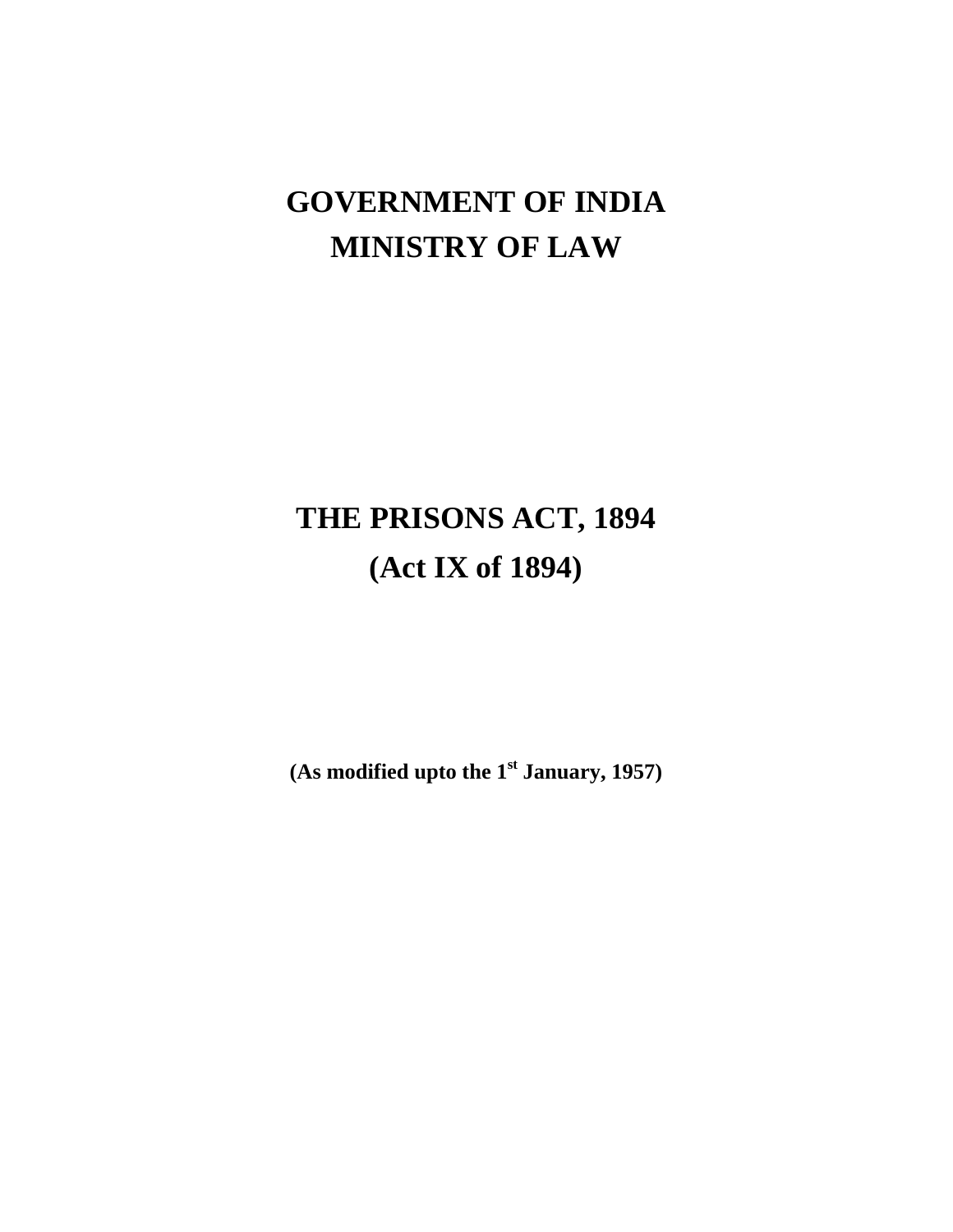#### **THE PRISONS ACT, 1894**

#### **ARRANGEMENT OF SECTIONS**

#### **--------**

# **CHAPTER I PRELIMINARY**

#### **SECTIONS**

- **1.** Title, extent and commencement.
- **2.** *[Repealed]*
- **3.** Definitions.

# **CHAPTER II MAINTENANCE AND OFFICERS OF PRISONS**

- **4.** Accommodation for prisoners.
- **5.** Inspector General.
- **6.** Officers of prisons.
- **7.** Temporary accommodation for prisoners.

# **CHAPTER III DUTIES OF OFFICERS**

#### *Generally*

- **8.** Control and duties of officers of prisons.
- **9.** Officers not to have business dealings with prisoners.
- **10.** Officers not-to be interested in prison-contracts.

#### *Superintendent*

- **11.** Superintendent.
- **12.** Records to be kept by Superintendent.

#### *Medical Officer*

- **13.** Duties of Medical Officer.
- **14.** Medical Officer to report in certain cases.

**15.** Report on death of prisoner.

#### *Jailer*

- **16.** Jailer.
- **17.** Jailer to give notice of death of prisoner.
- **18.** Responsibility of Jailer.
- **19.** Jailer to be present at night.
- **20.** Powers of Deputy and Assistant Jailers.

*Subordinate Officers*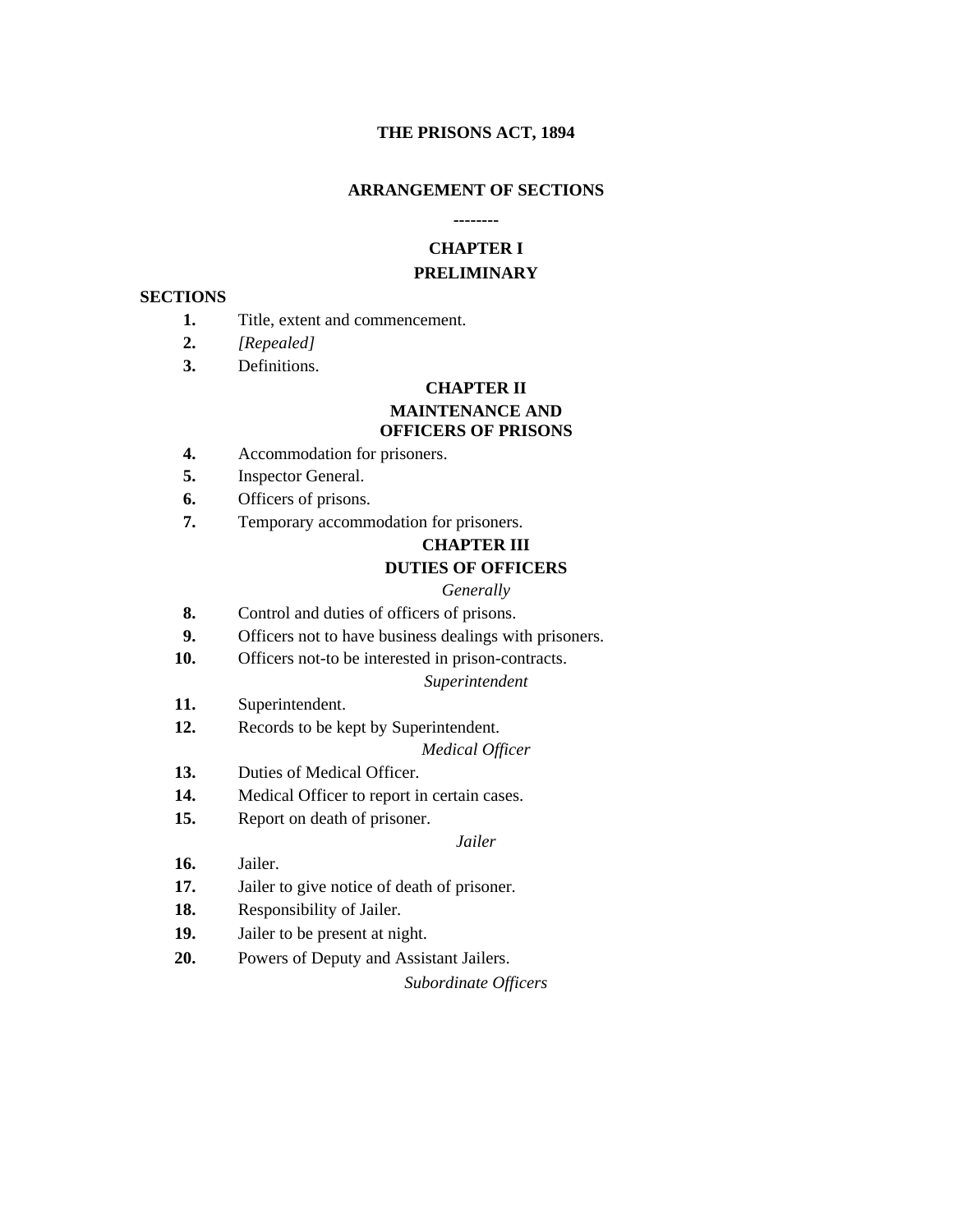- **21.** Duties of gate-keeper.
- **22.** Subordinate officers not to be absent without leave.
- **23.** Convict Officers.

#### **CHAPTER IV**

#### **ADMISSION, REMOVAL AND DISCHARGE OF PRISONERS**

- **24.** Prisoners to be examined on admission.
- **25.** Effects of prisoners.
- **26.** Removal and discharge of prisoners.

#### **CHAPTER V**

# **DISCIPLINE OF PRISONERS**

- **27.** Separation of prisoners.
- **28.** Association and segregation of prisoners.
- **29.** Solitary confinement.
- **30.** Prisoners under sentence of death.

#### **CHAPTER VI**

#### **FOOD, CLOTHING AND BEDDING OF CIVIL AND UNCONVICTED CRIMINAL PRISONERS**

- **31.** Maintenance of certain prisoners from private sources.
- **32.** Restriction on transfer of food and clothing between certain prisoners.
- **33.** Supply of clothing and bedding to civil and unconvicted criminal prisoners.

#### **CHAPTER VII**

#### **EMPLOYMENT OF PRISONERS**

- **34.** Employment of civil prisoners.
- **35.** Employment of criminal prisoners.
- **36.** Employment of criminal prisoners sentenced to simple imprisonment.

#### **CHAPTER VIII HEALTH OF PRISONERS**

- **37.** Sick prisoners.
- **38.** Record of directions of Medical Officers.
- **39.** Hospital.

# **CHAPTER IX**

# **VISITS TO PRISONERS**

- **40.** Visits to civil and unconvicted criminal prisoners.
- **41.** Search of visitors.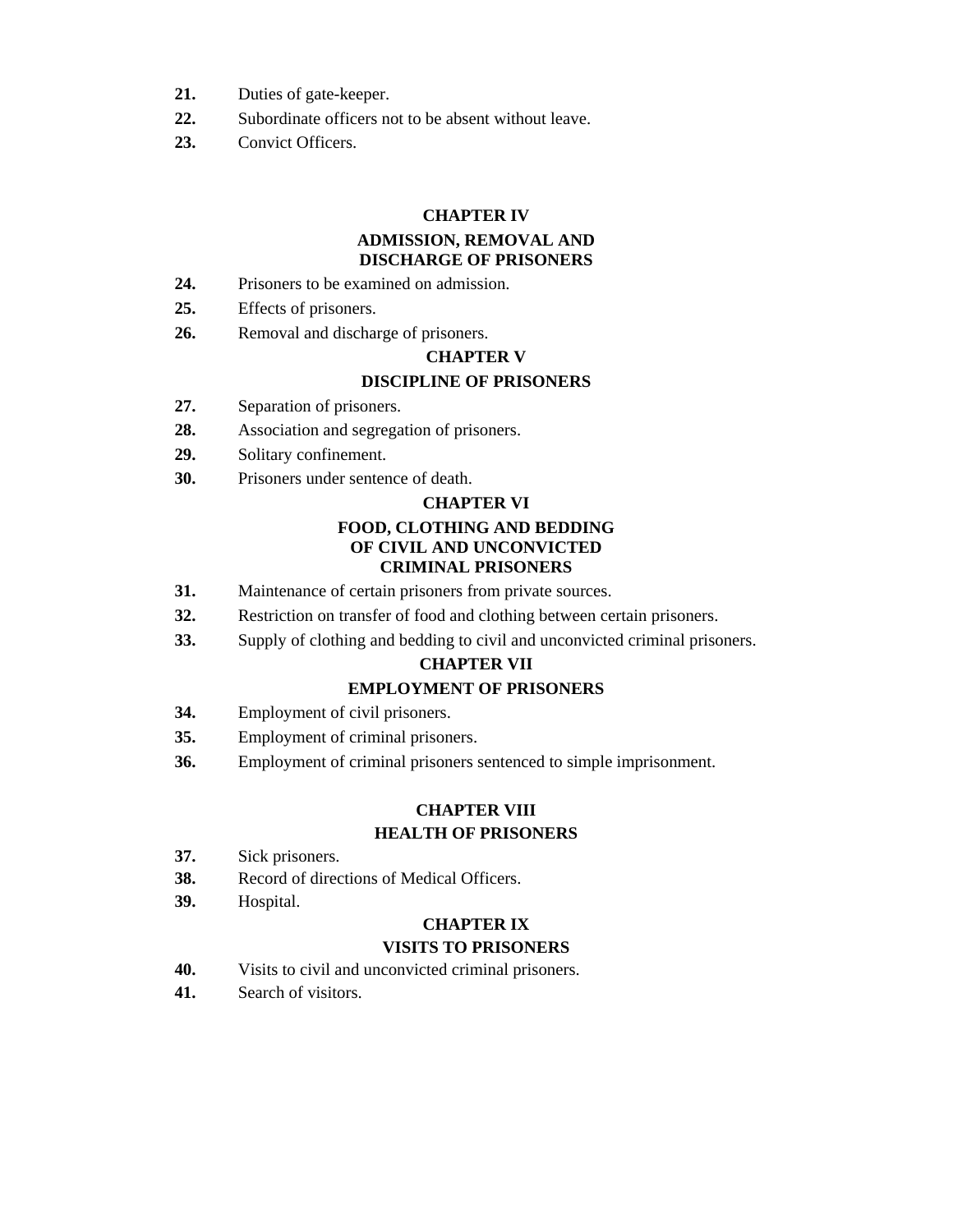# **CHAPTER X OFFENCES IN RELATION TO PRISONS**

- **42.** Penalty for introduction or removal of prohibited articles into or from prison and communication with prisoners.
- **43.** Power to arrest for offence under section 42.
- **44.** Publication of penalties.

# **CHAPTER XI**

#### **PRISON-OFFENCES**

- **45.** Prison-offences.
- **46.** Punishment of such offences.
- **47.** Plurality of punishments under section 46.
- **48.** Award of punishments under sections 46 and 47.
- **49.** Punishments to be in accordance with foregoing sections.
- **50.** Medical Officer to certify to fitness of prisoner for punishment.
- **51.** Entries in punishment-book.
- **52.** Procedure on committal of heinous offence.
- **53.** Whipping.
- **54.** Offences by prison subordinates.

## **CHAPTER XII**

#### **MISCELLANEOUS**

- **55.** Extramural custody, control and employment of prisoners.
- **56.** Confinement in irons.
- **57.** Confinement of prisoner under sentence of transportation in irons.
- **58.** Prisoners not to be ironed by Jailer except under necessity.
- **59.** Power to make rules.
- **60.** *[Repealed]*
- **61.** Exhibition of copies of rules.
- **62.** Exercise of powers of Superintendent and Medical Officer.

THE SCHEDULE -- *[Repealed]*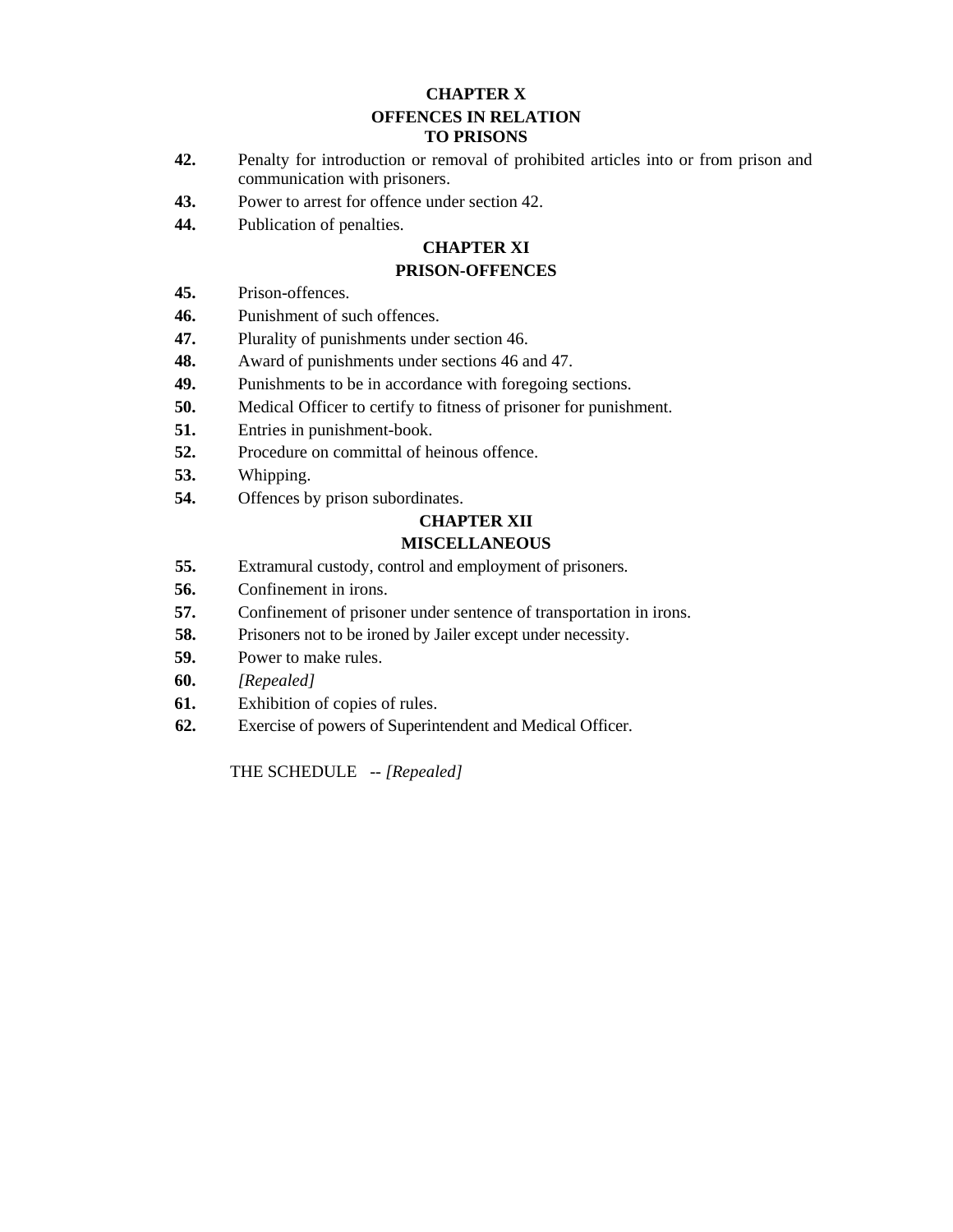# **THE PRISONS ACT, 1894 (Act IX of 1894)**

[22 March 1894]

#### An Act to amend the law relating to Prisons*.*

WHEREAS it is expedient to amend the law relating to prisons in [India except the territories which, immediately before the  $1<sup>st</sup>$  November, 1956, were comprised in Part B States], and to provide rules for the regulation of such prisons; It is hereby enacted as follows:-

# **CHAPTER I**

#### **PRELIMINARY**

#### **1.** Title, extent and commencement.—(1) This Act may be called the Prisons Act, 1894.

[(2) It extends to the whole of India except [the territories which, immediately before the 1<sup>st</sup> November, 1956, were comprised in Part B States]; and.

(3) It shall come into force on the first day of July, 1894.

 (4) Nothing in this Act shall apply to civil jails in the State of Bombay [as it existed immediately before the  $1<sup>st</sup>$  November, 1956] outside the city of Bombay, and those jails shall continue to be administered under the provisions of section 9 to 16 (both inclusive) of Bombay Act 2 of 1874, as amended by subsequent enactments.

**2.** *[Repeal]. Repealed by the Repealing Act, 1938 (1 of 1938), section 2 and Schedule.* 

#### **3. Definitions.—** In this Act—

- (1) "prison" means any jail or place used permanently or temporarily under the general or special orders of a State Government for the detention of prisoners, and includes all lands and buildings appurtenant thereto, but does not include—
	- (a) any place for the confinement of prisoners who are exclusively in the custody of the police;
	- (b) any place specially appointed by the State Government under section 541 of the Code of Criminal Procedure, 1882; or
	- (c) any place which has been declared by the State Government, by general or special order, to be a subsidiary jail:
- (2) "criminal prisoner" means any prisoner duly committed to custody under the writ, warrant or order of any Court or authority exercising criminal jurisdiction, or by order of a Courtmartial:
- (3) "convicted criminal prisoner" means any criminal prisoner under sentence of a Court or Court-martial, and includes a person detained in prison under the provisions of Chapter VIII of the Code of Criminal Procedure, 1882, (10 of 1882) or under the Prisoners Act, 1871 (5 of 1871):
- (4) "civil prisoner" means any prisoner who is not a criminal prisoner: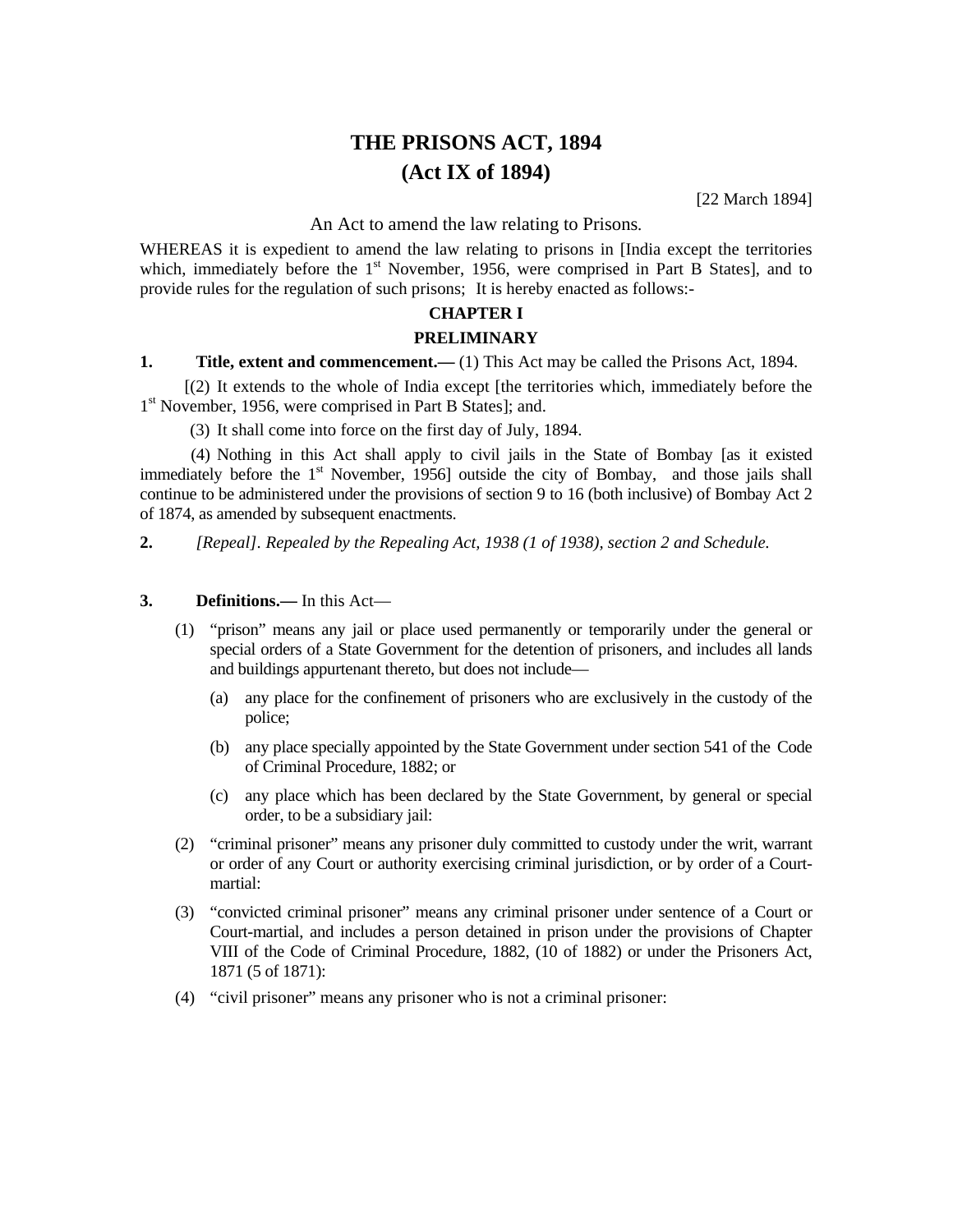- (5) "remission system" means the rules for the time being in force regulating the award of marks to, and the consequent shortening of sentences of, prisoners in jails:
- (6) "history-ticket" means the ticket exhibiting such information as is required in respect of each prisoner by this Act or the rules thereunder;
- (7) "Inspector General" means the Inspector General of Prisons;
- (8) "medical subordinate" means an Assistant Surgeon, Apothecary or qualified hospital Assistant: and
- (9) "prohibited article" means an article the introduction or removal of which into or out of a prison is prohibited by any rule under this Act.

#### **CHAPTER II**

#### **MAINTENANCE AND OFFICERS OF PRISONS**

**4. Accommodation for prisoners.—** The State Government shall provide, for the prisoners in the territories under such Government, accommodation in prisons constructed and regulated in such manner as to comply with the requisitions of this Act in respect of the separation of prisoners.

**5. Inspector General.—** An Inspector General shall be appointed for the territories subject to each State Government and shall exercise, subject to the orders of the State Government the general control and superintendence of all prisons situated in the territories under such Government.

**6. Officers of prisons.—** For every prison there shall be a superintendent, a Medical Officer (who may also be the Superintendent), a Medical Subordinate, a Jailer and such other officers as the State Government thinks necessary:

 Provided that [the State Government of Bombay] may \*\*\*\*\* declare by order in writing that in any prison specified in the order the office of Jailer shall be held by the person appointed to be Superintendent.

**7. Temporary accommodation for prisoners.—** Whenever it appears to the Inspector General that the number of prisoners in any prison is greater than can conveniently or safely be kept therein, and it is not convenient to transfer the excess number to some other prison,

 or whenever from the outbreak of epidemic disease within any prison, or for any other reason, it is desirable to provide for the temporary shelter and safe custody of any prisoners,

 provision shall be made, by such officer and in such manner as the State Government may direct, for the shelter and safe custody in temporary prisons of so many of the prisoners as cannot be conveniently or safely kept in the prison.

#### **CHAPTER III**

#### **DUTIES OF OFFICERS**

#### *Generally*

**8. Control and duties of officers of prisons.—** All officers of a prison shall obey the directions of the Superintendent; all officers subordinate to the Jailer shall perform such duties as may be imposed on them by the Jailer with the sanction of the Superintendent or be prescribed by rules under section [59].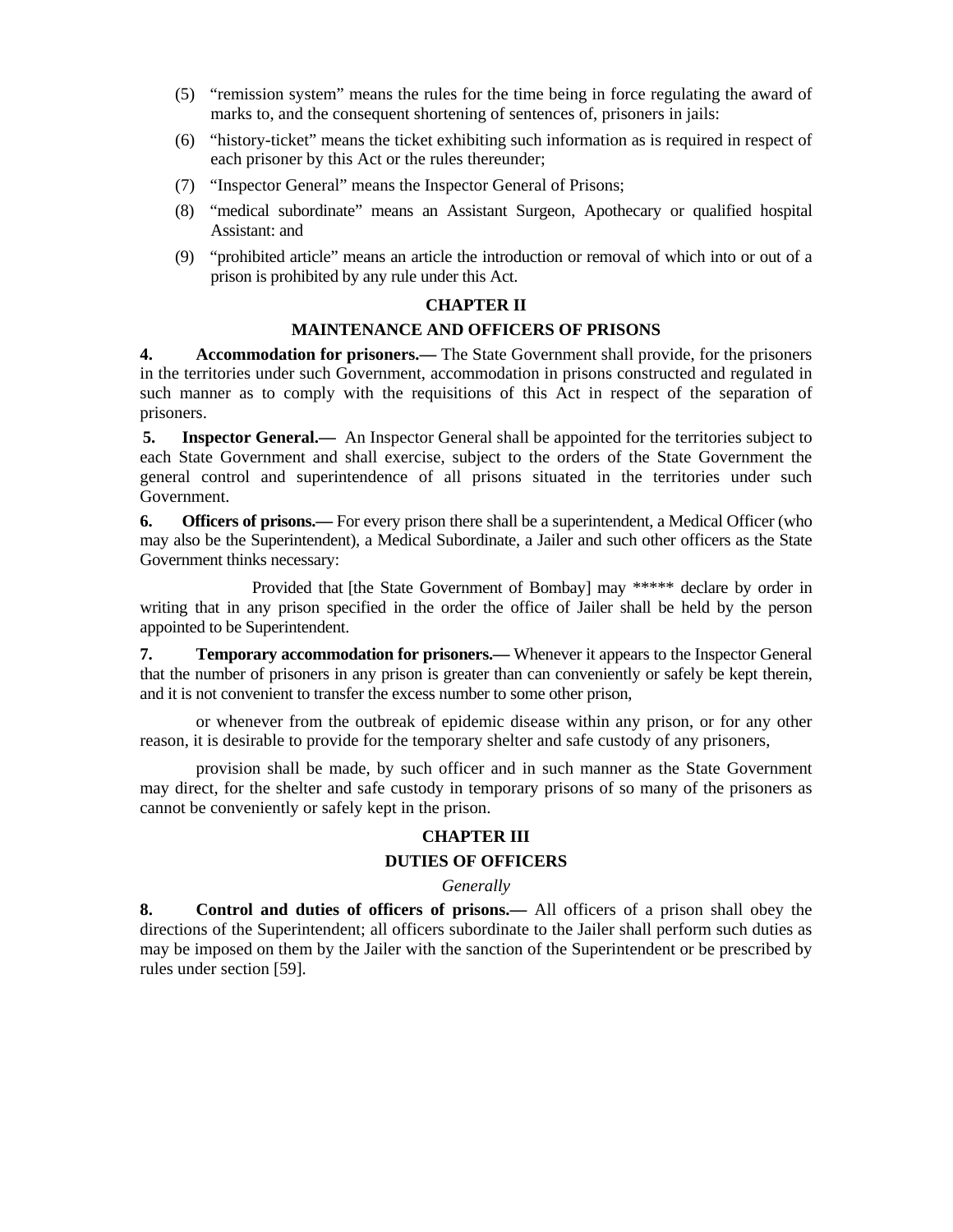**9. Officers not to have business dealings with prisoners.—** No officer of a prison shall sell or let, nor shall any person in trust for or employed by him, sell or let or derive any benefit from selling or letting, any article to any prisoner or have any money or other business dealings directly or indirectly with any prisoner.

**10. Officers not-to be interested in prison-contracts.—** No officer of a prison shall, nor shall any person in trust for or employed by him, have any interest, direct or indirect, in any contract for the supply of the prison; nor shall he derive any benefit, directly or indirectly, from the sale or purchase of any article on behalf of the prison or belonging to a prisoner.

#### *Superintendent*

11. **Superintendent.**—— (1) Subject to the orders of the Inspector General the Superintendent shall manage the prison in all matters relating to discipline, labour, expenditure, punishment and control.

 (2) Subject to such general or special directions as may be given by the State Government, the Superintendent of a prison other than a central prison or a prison situated in a presidency-town shall obey all orders not inconsistent with this Act or any rule thereunder which may be given respecting the prison by the District Magistrate, and shall report to the Inspector General all such orders and the action taken thereon.

**12. Records to be kept by Superintendent.—** The Superintendent shall keep, or cause to be kept, the following records:-

- (1) a register of prisoners admitted;
- (2) a book showing when each prisoner is to be released;
- (3) a punishment-book for the entry of the punishments inflicted on prisoners for prisonoffences;
- (4) a visitors' book for the entry of any observations made by the visitors touching any matters connected with the administration of the prison;
- (5) a record of the money and other articles taken from prisoners;

and all such other records as may be prescribed by rules under section 59

*Medical Officer*

**13. Duties of Medical Officer.—** Subject to the control of the Superintendent, the Medical Officer shall have charge of the sanitary administration of the prison, and shall perform such duties as may be prescribed by rules made by the State Government under section [59].

**14. Medical Officer to report in certain cases.—** Whenever the Medical Officer has reason to believe that the mind of a prisoner is, or is likely to be, injuriously affected by the discipline or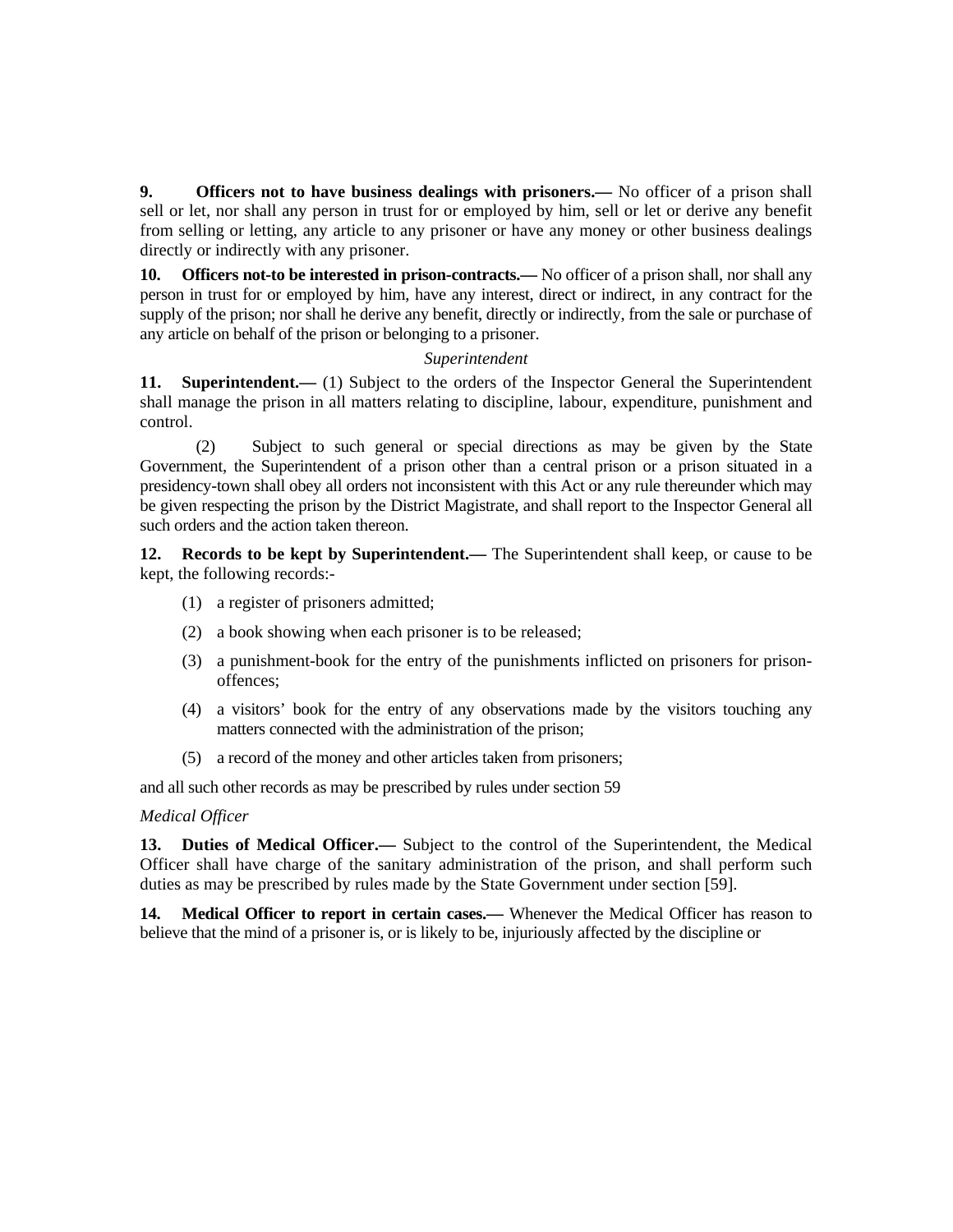treatment to which he is subjected, the Medical Officer shall report the case in writing to the Superintendent, together with such observations as he may think proper.

 This report, with the orders of the Superintendent thereon, shall forthwith be sent to the Inspector General for information.

**15. Report on death of prisoner.—** On the death of any prisoner, the Medical Officer shall forthwith record in a register the following particulars, so far as they can be ascertained, namely:

- (1) the day on which the deceased first complained of illness or was observed to be ill,
- (2) the labour, if any, on which he was engaged on that day,
- (3) the scale of his diet on that day,
- (4) the day on which he was admitted to hospital,
- (5) the day on which the Medical Officer was first informed of the illness,
- (6) the nature of the disease,
- (7) when the deceased was last seen before his death by the Medical Officer or Medical Subordinate,
- (8) when the prisoner died, and
- (9) (in cases where a post-mortem examination is made) an account of the appearances after death,

together with any special remarks that appear to the Medical Officer to be required.

#### *Jailer*

**16. Jailer.**— (1) The Jailer shall reside in the prison, unless the Superintendent permits him in writing to reside elsewhere.

 (2) The Jailer shall not, without the Inspector General's sanction in writing, be concerned in any other employment.

**17. Jailer to give notice of death of prisoner.—** Upon the death of a prisoner, the Jailer shall give immediate notice thereof to the Superintendent and the Medical Subordinate.

**18. Responsibility of Jailer.—** The Jailer shall be responsible for the safe custody of the records to be kept under section 12, for the commitment warrants and all other documents confined to his care, and for the money and other articles taken from prisoners.

**19. Jailer to be present at night.—** The Jailer shall not be absent from the prison for a night without permission in writing from the Superintendent; but, if absent without leave for a night from unavoidable necessity, he shall immediately report the fact and the cause of it to the Superintendent.

**20. Powers of Deputy and Assistant Jailers.—** Where a Deputy Jailer or Assistant Jailer is appointed to a prison, he shall, subject to the orders of the Superintendent, be competent to perform any of the duties, and be subject to all the responsibilities, of a Jailer under this Act or any rule thereunder.

#### *Subordinate Officers*

**21. Duties of gate-keeper.—** The officer acting as gate-keeper, or any other officer of the prison, may examine anything carried in or out of the prison, and may stop and search or cause to be searched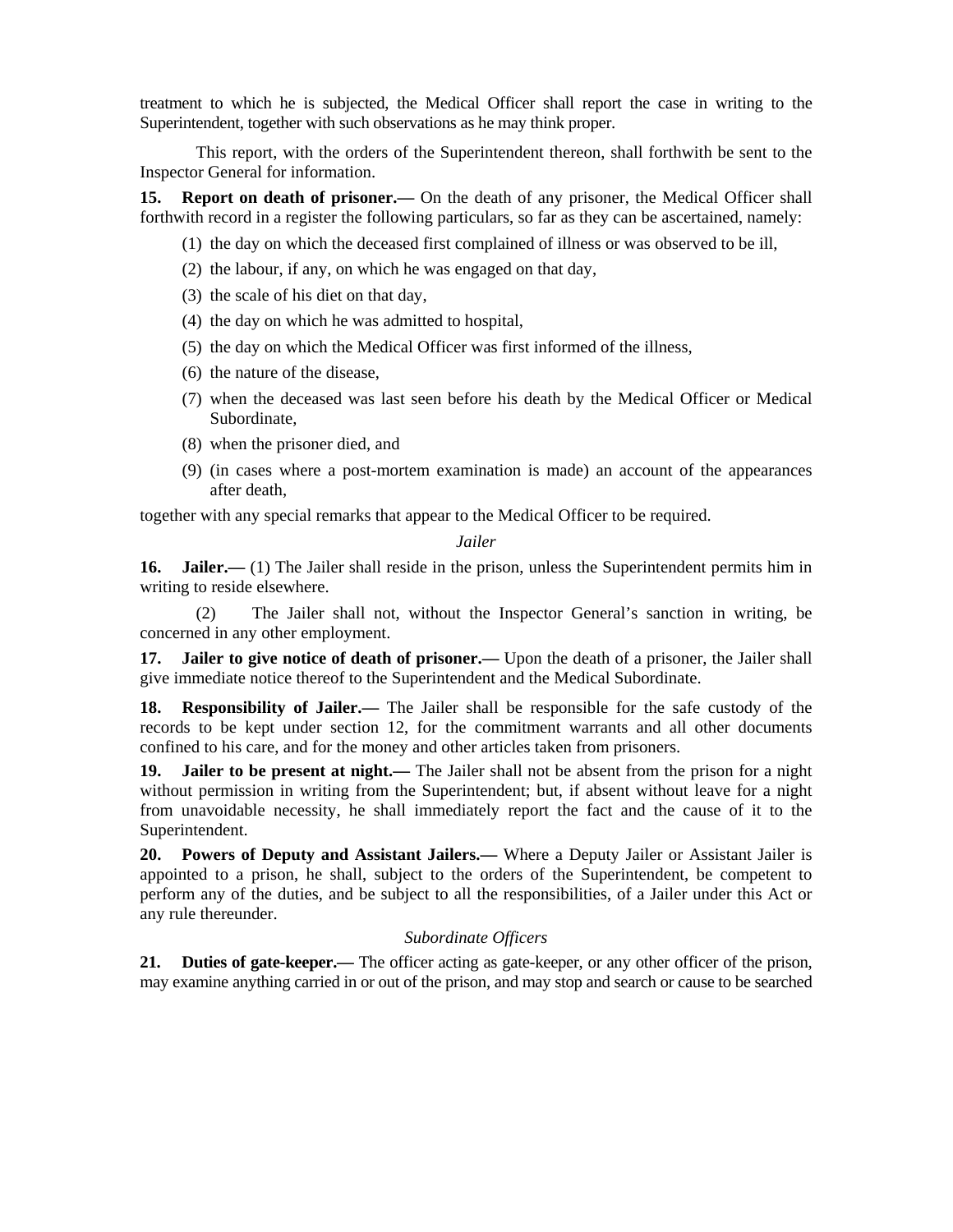any person suspected of bringing any prohibited article into or out of the prison, or of carrying out any property belonging to the prison, and if any such article or property be found, shall give immediate notice thereof to the Jailer.

**22. Subordinate officers not to be absent without leave.—** Officers subordinate to the Jailer shall not be absent from the prison without leave from the Superintendent or from the Jailer.

**23. Convict Officers.—** Prisoners who have been appointed as officers of prisons shall be deemed to be public servants within the meaning of the Indian Penal Code. (45 of 1860).

#### **CHAPTER IV**

#### **ADMISSION, REMOVAL AND DISCHARGE OF PRISONERS**

**24. Prisoners to be examined on admission.—** (1) Whenever a prisoner is admitted into prison, he shall be searched, and all weapons and prohibited articles shall be taken from him.

 (2) Every criminal prisoner shall also, as soon as possible after admission, be examined under the general or special orders of the Medical Officer, who shall enter or cause to be entered in a book, to be kept by the Jailer, a record of the state of the prisoner's health, and of any wounds or marks on his person, the class of labour he is fit for if sentenced to rigorous imprisonment, and any observations which the Medical Officer thinks fit to add.

 (3) In the case of female prisoners the search and examination shall be carried out by the matron under the general or special orders of the Medical Officer.

**25. Effects of prisoners.—** All money or other articles in respect whereof no order of a competent Court has been made, and which may with proper authority be brought into the prison by any criminal prisoner or sent to the prison for his use, shall be placed in the custody of the Jailer.

**26. Removal and discharge of prisoners.**—(1) All prisoners, previously to being removed to any other prison, shall be examined by the Medical Officer.

 (2) No prisoner shall be removed from one prison to another unless the Medical Officer certifies that the prisoner is free from any illness rendering him unfit for removal.

 (3) No prisoner shall be discharged against his will from prison, if labouring under any acute or dangerous distemper, nor until, in the opinion of the Medical Officer, such discharge is safe.

#### **CHAPTER V**

#### **DISCIPLINE OF PRISONERS**

**27. Separation of prisoners.—** The requisitions of this Act with respect to the separation of prisoners are as follows:-

- (1) in a prison containing female as well as male prisoners, the females shall be imprisoned in separate buildings, or separate parts of the same building, in such manner as to prevent their seeing, or conversing or holding any intercourse with, the male prisoners;
- (2) in a prison where male prisoners under the age of [twenty-one] are confined, means shall be provided for separating them altogether from the other prisoners and for separating those of them who have arrived at the age of puberty from those who have not;
- (3) unconvicted criminal prisoners shall be kept apart from convicted criminal prisoners; and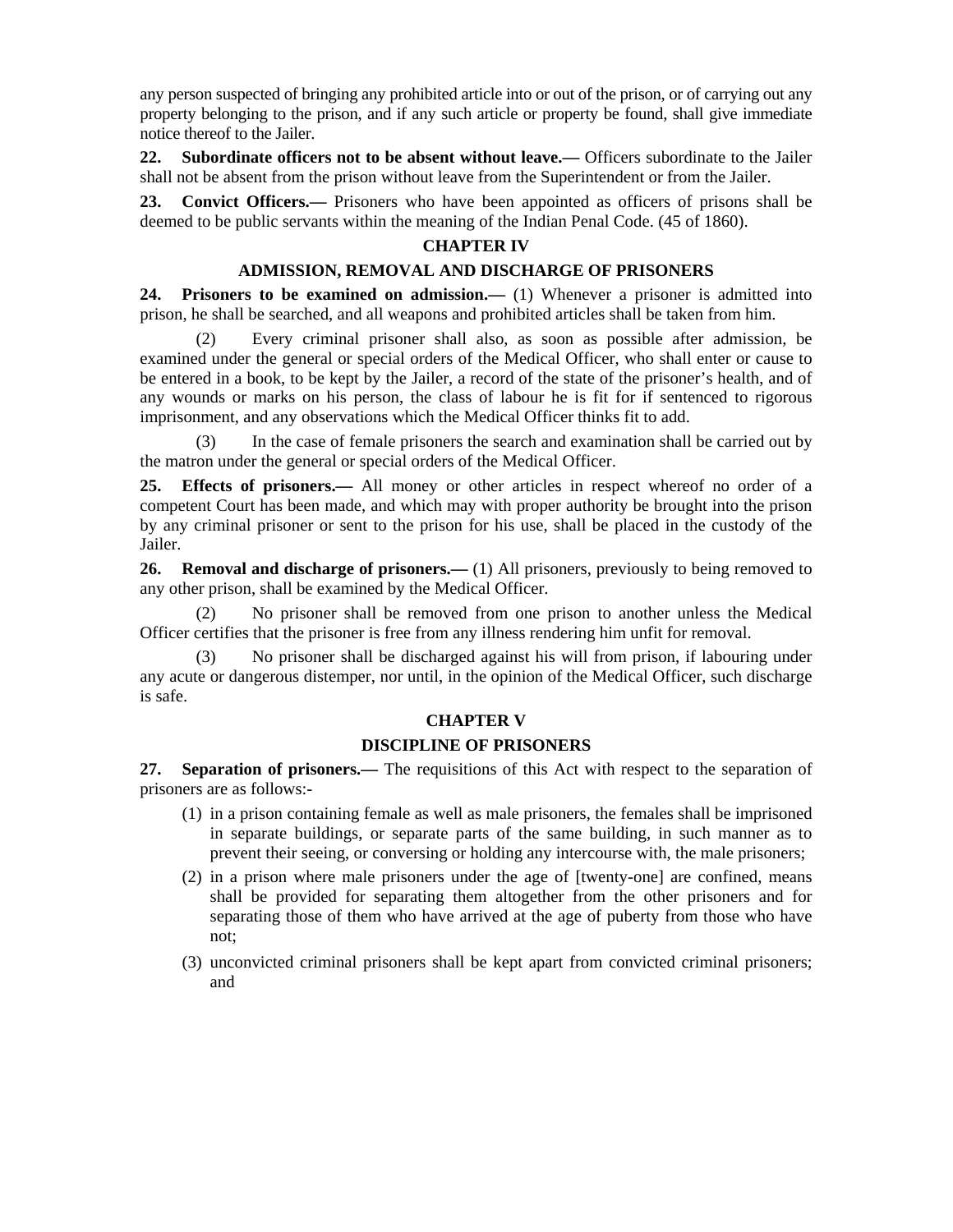(4) civil prisoners shall be kept apart from criminal prisoners.

**28. Association and segregation of prisoners.—** Subject to the requirements of the last foregoing section, convicted criminal prisoners may be confined either in association or individually in cells or partly in one way and partly in the other.

29. Solitary confinement. No cell shall be used for solitary confinement unless it is furnished with the means of enabling the prisoner to communicate at any time with an officer of the prison, and every prisoner so confined in a cell for more than twenty-four hours, whether as a punishment or otherwise, shall be visited at least once a day by the Medical Officer or Medical Subordinate.

**30. Prisoners under sentence of death.—** (1) Every prisoner under sentence of death shall, immediately on his arrival in the prison after sentence, be searched by, or by order of, the Jailer and all articles shall be taken from him which the Jailer deems it dangerous or inexpedient to leave in his possession.

 (2) Every such prisoner shall be confined in a cell apart from all other prisoners, and shall be placed by day and by night under the charge of a guard.

# **CHAPTER VI**

# **FOOD, CLOTHING AND BEDDING OF CIVIL AND UNCONVICTED CRIMINAL PRISONERS**

**31. Maintenance of certain prisoners from private sources.—** A civil prisoner or an unconvicted criminal prisoner shall be permitted to maintain himself, and to purchase, or receive from private sources at proper hours, food, clothing, bedding or other necessaries, but subject to examination and to such rules as may be approved by the Inspector General.

**32. Restriction on transfer of food and clothing between certain prisoners.—** No part of any food, clothing, bedding or other necessaries belonging to any civil or unconvicted criminal prisoner shall be given, hired or sold to any other prisoner; and any prisoner transgressing the provisions of this section shall lose the privilege of purchasing food or receiving it from private sources, for such time as the Superintendent thinks proper.

**33. Supply of clothing and bedding to civil and unconvicted criminal prisoners.—** (1) Every civil prisoner and unconvicted criminal prisoner unable to provide himself with sufficient clothing and bedding shall be supplied by the Superintendent with such clothing and bedding as may be necessary.

 (2) When any civil prisoner has been committed to prison in execution of a decree in favour of a private person, such person, or his representative, shall, within forty-eight hours after the receipt by him of a demand in writing, pay to the Superintendent the cost of the clothing and bedding so supplied to the prisoner; and in default of such payment the prisoner may be released.

#### **CHAPTER VII**

#### **EMPLOYMENT OF PRISONERS**

**34. Employment of civil prisoners.—** (1) Civil prisoners may, with the Superintendent's permission, work and follow any trade or profession.

 (2) Civil prisoners finding their own implements, and not maintained at the expense of the prison, shall be allowed to receive the whole of their earnings; but the earnings of such as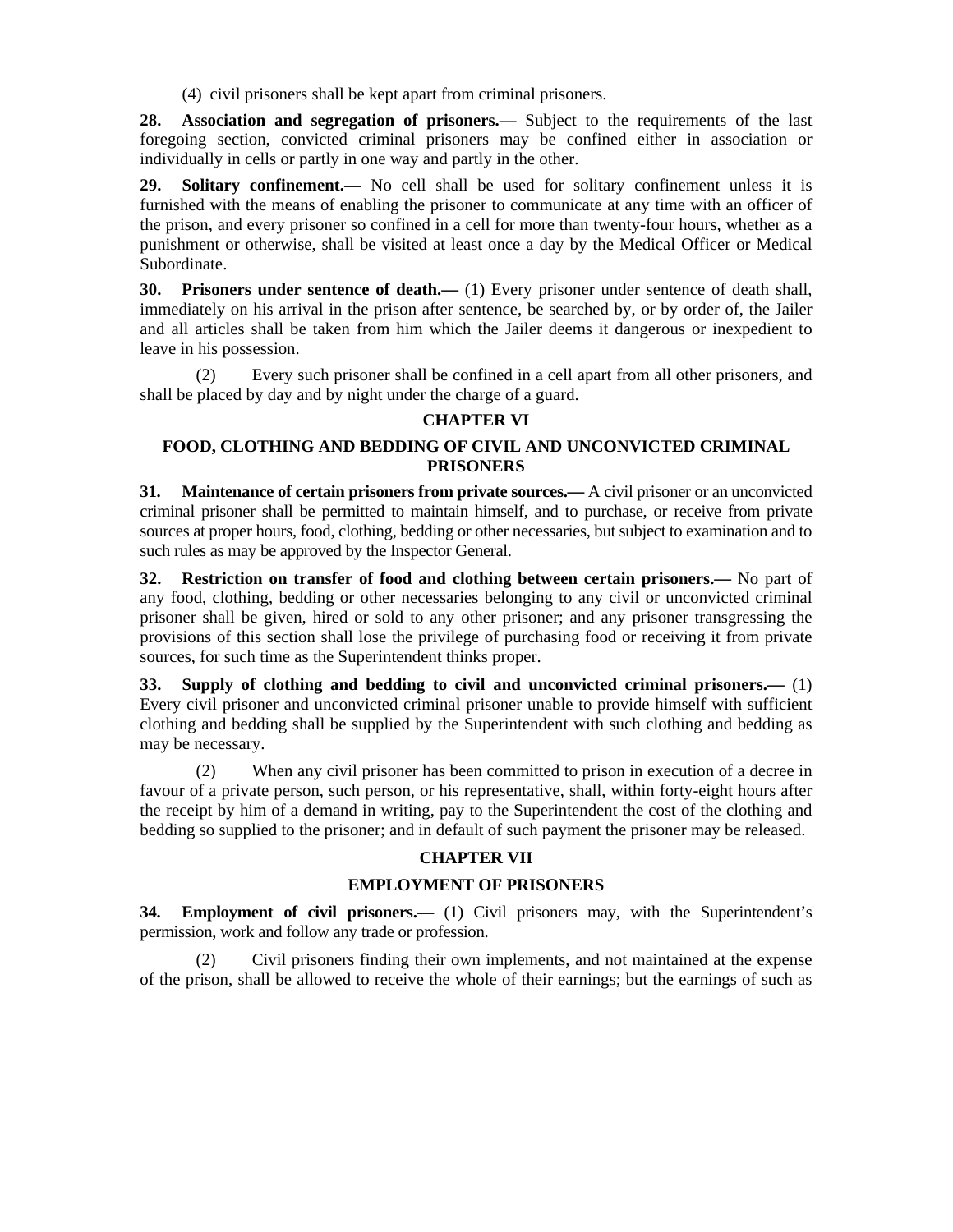are furnished with implements or are maintained at the expense of the prison shall be subject to a deduction, to be determined by the Superintendent, for the use of implements and the cost of maintenance.

**35. Employment of criminal prisoners.—** (1) No criminal prisoner sentenced to labour or employed on labour at his own desire shall, except on an emergency with the sanction in writing of the Superintendent, be kept to labour for more than nine hours in any one day.

 (2) The Medical Officer shall from time to time examine the labouring prisoners while they are employed, and shall at least once in every fortnight cause to be recorded upon the history-ticket of each prisoner employed on labour the weight of such prisoner at the time.

When the Medical Officer is of opinion that the health of any prisoner suffers from employment on any kind or class of labour, such prisoner shall not be employed on that labour but shall be placed on such other kind or class of labour as the Medical Officer may consider suited for him.

**36. Employment of criminal prisoners sentenced to simple imprisonment.—** Provision shall be made by the Superintendent for the employment (as long as they so desire) of all criminal prisoners sentenced to simple imprisonment; but no prisoner not sentenced to rigorous imprisonment shall be punished for neglect of work excepting by such alteration in the scale of diet as may be established by the rules of the prison in the case of neglect of work by such a prisoner.

# **CHAPTER VIII HEALTH OF PRISONERS**

**37. Sick prisoners.—** (1) The names of prisoners desiring to see the Medical Subordinate or appearing out of health in mind or body shall, without delay, be reported by the officer in immediate charge of such prisoners to the Jailer.

 (2) The Jailer shall, without delay, call the attention of the Medical Subordinate to any prisoners desiring to see him, or who is ill, or whose state of mind or body appears to require attention, and shall carry into effect all written directions given by the Medical Officer or Medical Subordinate respecting alterations of the discipline or treatment of any such prisoner.

**38. Record of directions of Medical Officers.—** All directions given by the Medical Officer or Medical Subordinate in relation to any prisoner, with the exception of orders for the supply of medicines or directions relating to such matters as are carried into effect by the Medical Officer himself or under his superintendence, shall be entered day by day in the prisoner's history-ticket or in such other record as the State Government may by rule direct, and the Jailer shall make an entry in its proper place stating in respect of each direction the fact of its having been or not having been complied with, accompanied by such observations, if any, as the Jailer thinks fit to make, and the date of the entry.

**39. Hospital.—** In every prison an hospital or proper place for the reception of sick prisoners shall be provided.

# **CHAPTER IX**

#### **VISITS TO PRISONERS**

**40. Visits to civil and unconvicted criminal prisoners.—** Due provision shall be made for the admission, at proper times and under proper restrictions, into every prison of persons with whom civil or unconvicted criminal prisoners may desire to communicate, care being taken that, so far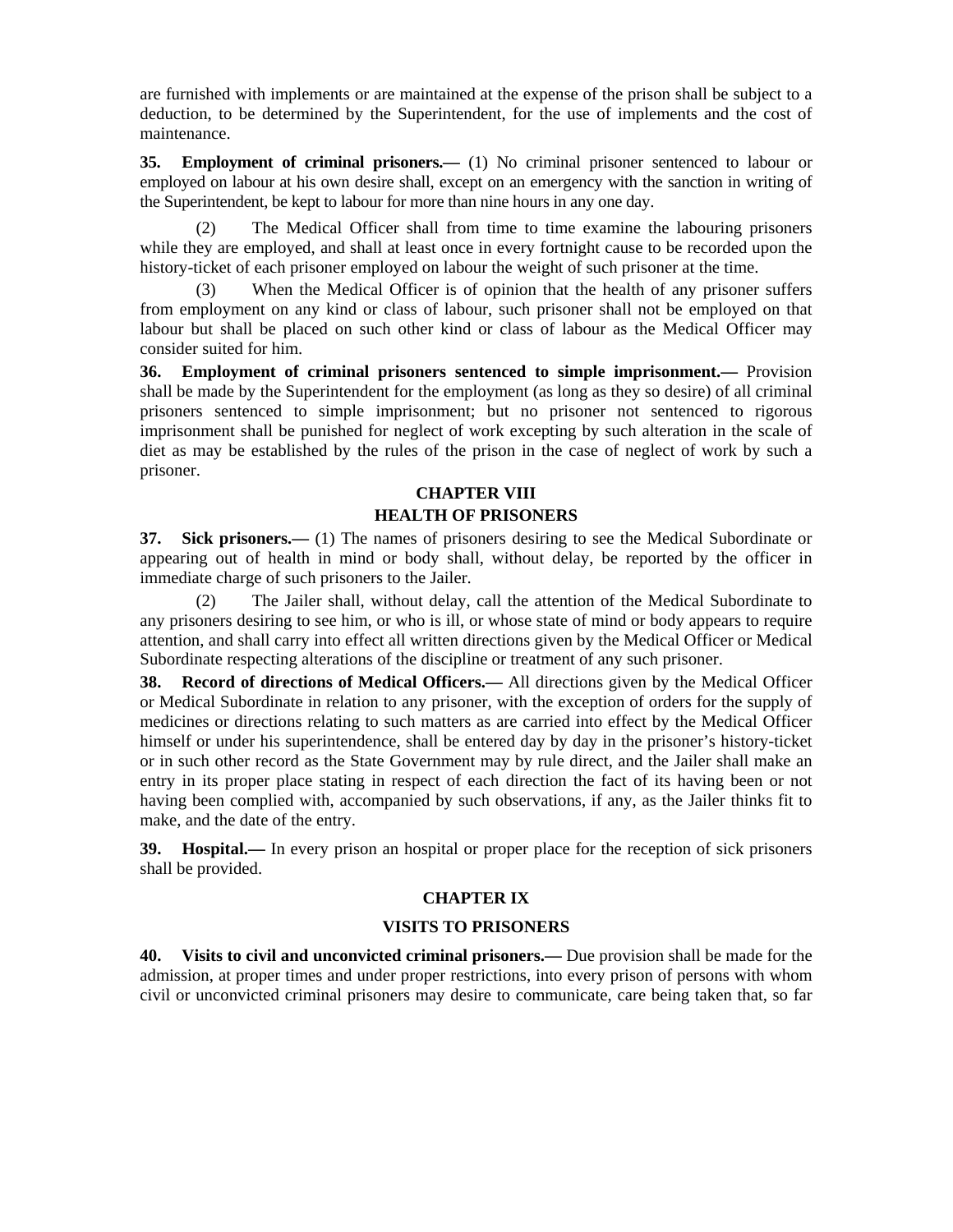as may be consistent with the interests of justice, prisoners under trial may see their duly qualified legal advisers without the presence of any other person.

**41. Search of visitors.—** (1) The Jailer may demand the name and address of any visitor to a prisoner, and, when the Jailer has any ground for suspicion, may search any visitor, or cause him to be searched but the search shall not be made in the presence of any prisoner or of another visitor.

 (2) In case of any such visitor refusing to permit himself to be searched, the Jailer may deny him admission; and the grounds of such proceeding, with the particulars thereof, shall be entered in such record as the State Government may direct.

#### **CHAPTER X**

#### **OFFENCES IN RELATION TO PRISONS**

**42. Penalty for introduction or removal of prohibited articles into or from prison and communication with prisoners.—** Whoever, contrary to any rule under section [59] introduces or removes, or attempts by any means whatever to introduce or remove, into or from any prison, or supplies or attempts to supply to any prisoner outside the limits of a prison, any prohibited article,

 and every officer of a prison who, contrary to any such rule, knowingly suffers any such article to be introduced into or removed from any prison, to be possessed by any prisoner, or to be supplied to any prisoner outside the limits of a prison,

 and whoever, contrary to any such rules, communicates or attempts to communicate with any prisoner,

and whoever abets any offence made punishable by this section,

shall, on conviction before a Magistrate, be liable to imprisonment for a term not exceeding six months, or to fine not exceeding two hundred rupees, or to both.

**43. Power to arrest for offence under section 42.—** When any person, in the presence of any officer of a prison, commits any offence specified in the last foregoing section, and refuses on demand of such officer to state his name and residence, or gives a name or residence which such officer knows, or has reason to believe, to be false, such officer may arrest him, and shall without unnecessary delay make him over to a Police-officer, and thereupon such Police-officer shall proceed as if the offence had been committed in his presence.

**44. Publication of penalties.—** The Superintendent shall cause to be affixed, in a conspicuous place outside the prison, a notice in English and the Vernacular setting forth the acts prohibited under section 42 and the penalties incurred by their commission.

#### **CHAPTER XI**

#### **PRISON-OFFENCES**

**45. Prison-offences.—** The following acts are declared to be prison-offences when committed by a prisoner:-

- (1) such wilful disobedience to any regulation of the prison as shall have been declared by rules made under section 59 to be a prison-offence;
- (2) any assault or use of criminal force;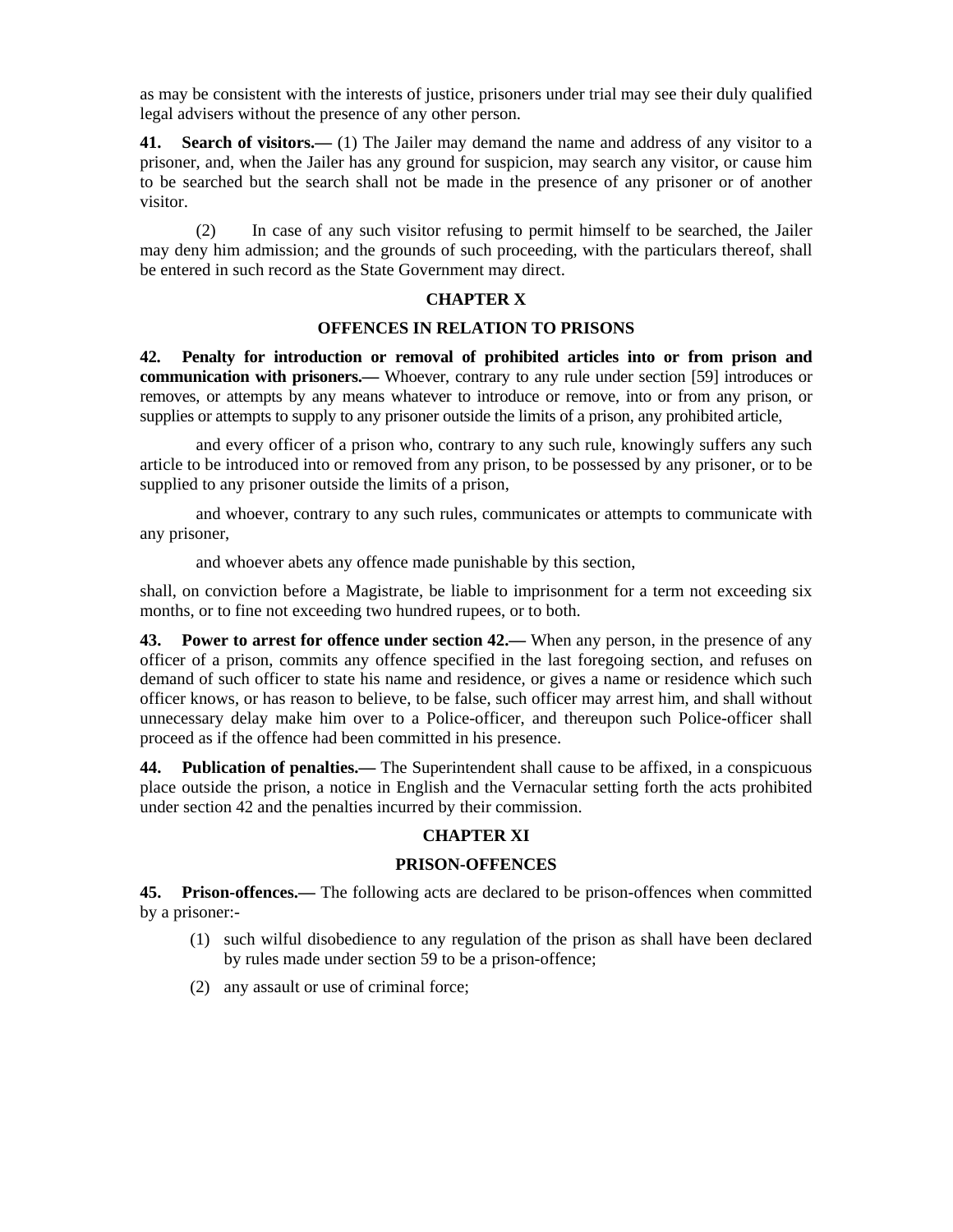- (3) the use of insulting or threatening language;
- (4) immoral or indecent or disorderly behaviour;
- (5) wilfully disabling himself from labour;
- (6) Contumaciously refusing to work;
- (7) filing, cutting, altering or removing handcuffs, fetters or bars without due authority;
- (8) wilful idleness or negligence at work by any prisoner sentenced to rigorous imprisonment.
- (9) wilful mismanagement of work by any prisoner sentenced to rigorous imprisonment;
- (10) wilful damage to prison-property;
- (11) tampering with or defacing history-tickets, records or documents;
- (12) receiving, possessing or transferring any prohibited article;
- (13) feigning illness;
- (14) wilfully bringing a false accusation against any officer or prisoner;
- (15) omitting or refusing to report, as soon as it comes to his knowledge, the occurrence of any fire, any plot or conspiracy, any escape, attempt or preparation to escape, and any attack or preparation for attack upon any prisoner or prison-official; and
- (16) conspiring to escape, or to assist in escaping, or to commit any other of the offences aforesaid.

**46. Punishment of such offences.—** The Superintendent may examine any person touching any such offence, and determine thereupon, and punish such offence by-

(1) a formal warning:

 *Explanation—* A formal warning shall mean a warning personally addressed to a prisoner by the Superintendent and recorded in the punishment book and on the prisoner's history-ticket;

- (2) change of labour to some more irksome or severe form [for such period as may be prescribed by rules made by the State Government;
- (3) hard labour for a period not exceeding seven days in the case of convicted criminal prisoners not sentenced to rigorous imprisonment;
- (4) such loss of privileges admissible under the remission system for the time being in force as may be prescribed by rules made by the State Government;
- (5) the substitution of gunny or other coarse fabric for clothing of other material, not being woollen, for a period which shall not exceed three months;
- (6) imposition of handcuffs of such pattern and weight, in such manner and for such period, as may be prescribed by rules made by the State Government;
- (7) imposition of fetters of such pattern and weight, in such manner and for such period, as may be prescribed by rules made by the State Government;
- (8) separate confinement for any period not exceeding [three] months;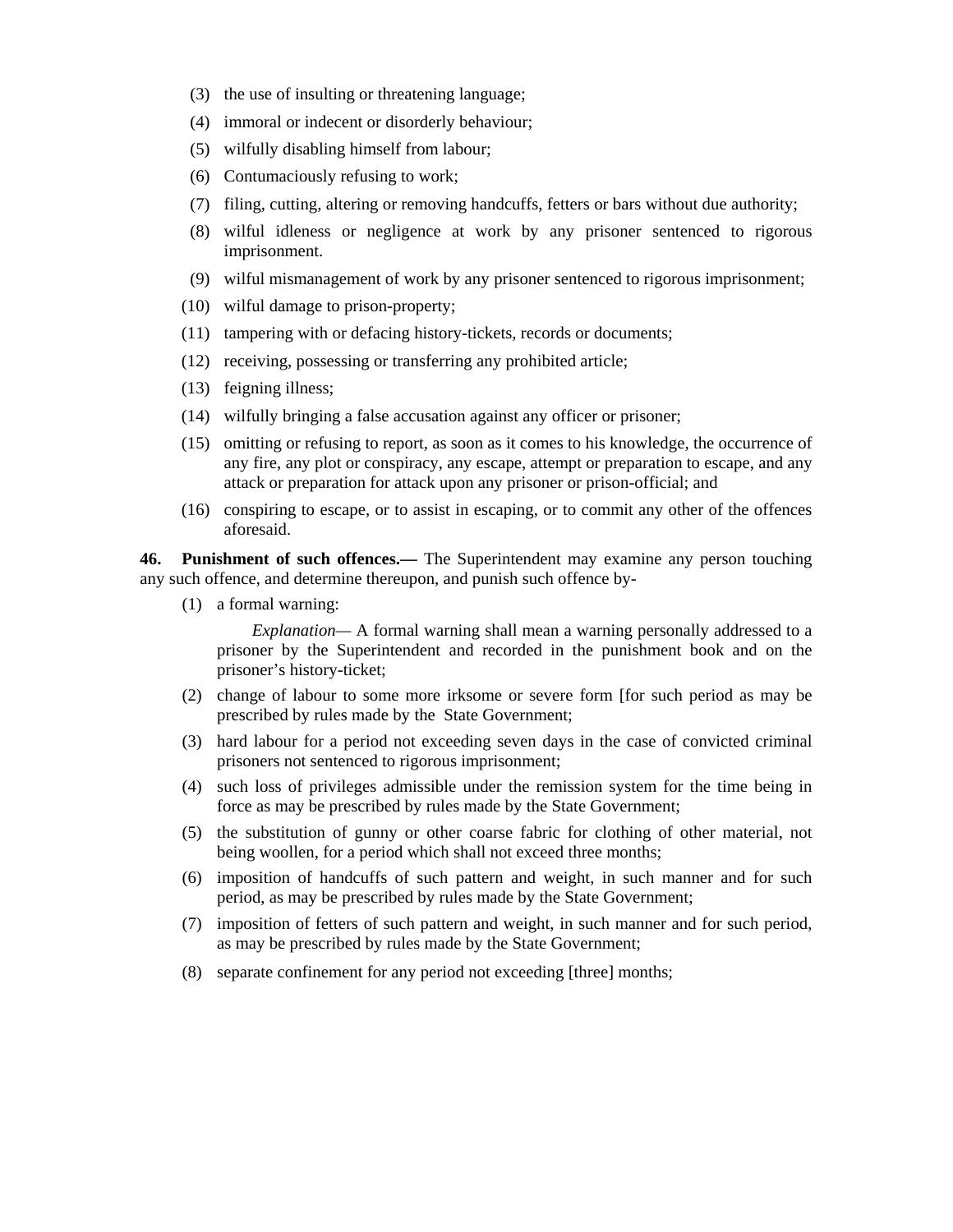*Explanation—* Separate confinement means such confinement with or without labour as secludes a prisoner from communication with, but not from sight of, other prisoners, and allows him not less than one hour's exercise per diem and to have his meals in association with one or more other prisoners;

 (9) penal diet, that is, restriction of diet in such manner and subject to such conditions regarding labour as may be prescribed by the State Government:

 Provided that such restriction of diet shall in no case be applied to a prisoner for more than ninety-six consecutive hours, and shall not be repeated except for a fresh offence nor until after an interval of one week;

(10) cellular confinement for any period not exceeding fourteen days:

 Provided that after each period of cellular confinement an interval of not less duration than such period must elapse before the prisoner is again sentenced to cellular or solitary confinement:

 *Explanation—* Cellular confinement means such confinement with or without labour as entirely secludes a prisoner from communication with, but not from sight of, other prisoners;

 $[(11)]$  penal diet as defined in clause (9) combined with [cellular] confinement ;

 $\frac{1}{2}$ [(12)]whipping, provided that the number of stripes shall not exceed thirty:

 Provided that nothing in this section shall render any female or civil prisoner liable to the imposition of any form of handcuffs or fetters, or to whipping.

**47. Plurality of punishments under section 46.—** [(1)] Any two of the punishments enumerated in the last foregoing section may be awarded for any such offence in combination, subject to the following exceptions, namely:-

- (1) formal warning shall not be combined with any other punishment except loss of privileges under clause (4) of that section;
- (2) penal diet shall not be combined with change of labour under clause (2) of that section, nor shall any additional period of penal diet awarded singly be combined with any period of penal diet awarded in combination with [cellular] confinement;
- [(3) cellular confinement shall not be combined with separate confinement, so as to prolong the total period of seclusion to which the prisoner shall be liable];
- (4) whipping shall not be combined with any other form of punishment except cellular or separate confinement [or] loss of privilege admissible under the remission system;
- [(5) no punishment shall be combined with any other punishment in contravention of rules made by the State Government.

 [(2) No punishment shall be awarded for any such offence so as to combine with the punishment awarded for any other such offence, two of the punishments which may not be awarded in combination for any such offence].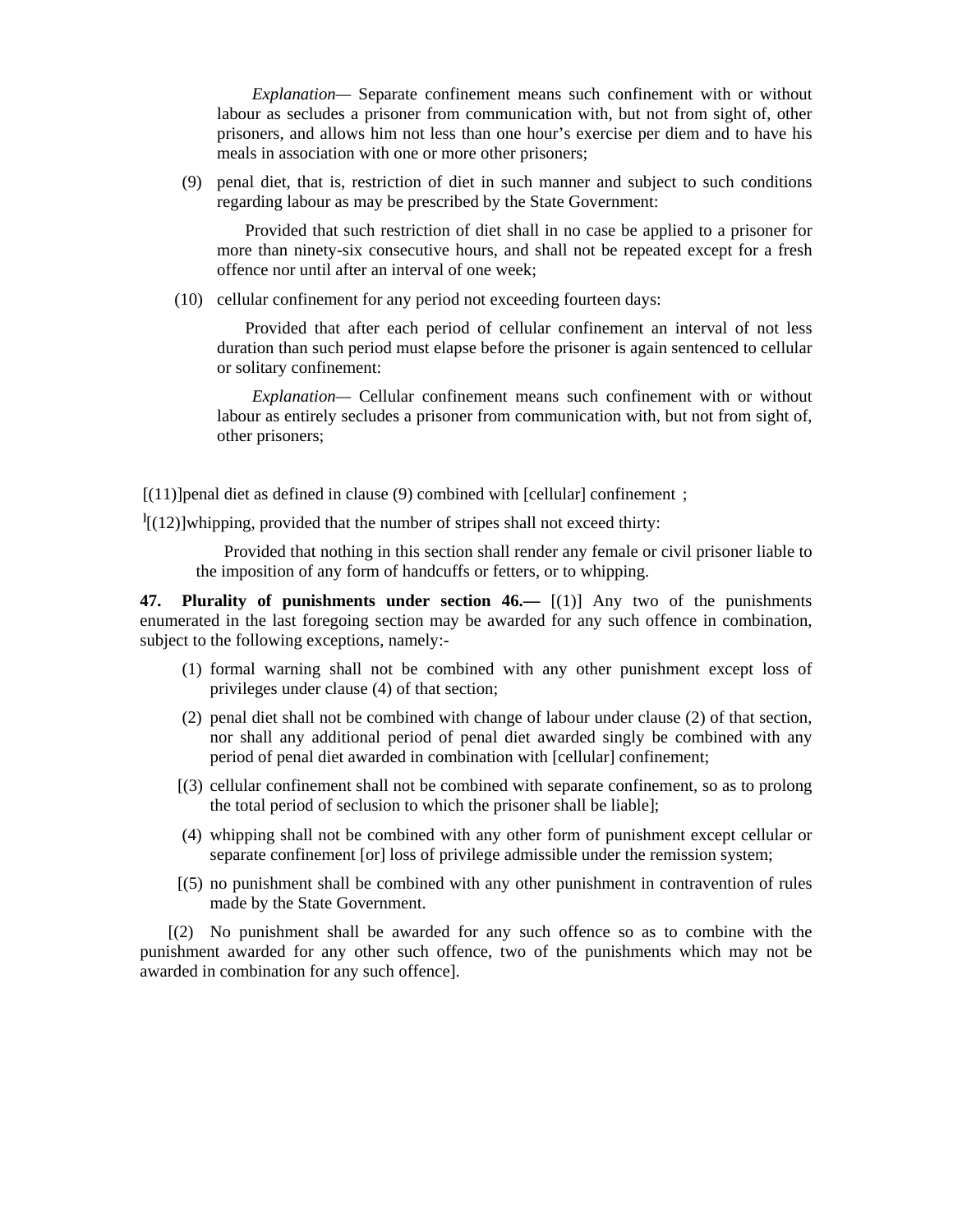**48.** Award of punishments under sections 46 and 47.— (1) The Superintendent shall have power to award any of the punishments enumerated in the two last foregoing sections, subject, in the case of separate confinement for a period exceeding one month, to the previous confirmation of the Inspector General.

 (2) No officer subordinate to the Superintendent shall have power to award any punishment whatever.

**49. Punishments to be in accordance with foregoing sections.—** Except by order of a Court of Justice, no punishment other than the punishments specified in the foregoing sections shall be inflicted on any prisoner, and no punishment shall be inflicted on any prisoner otherwise than in accordance with the provisions of those sections.

**50. Medical Officer to certify to fitness of prisoner for punishment.—** (1) No punishment of penal diet, either singly or in combination, or of whipping, or of change of labour under section 46, clause (2), shall be executed until the prisoner to whom such punishment has been awarded has been examined by the Medical Officer, who, if he considers the prisoner fit to undergo the punishment, shall certify accordingly in the appropriate column of the punishment-book prescribed in section 12.

 (2) If he considers the prisoner unfit to undergo the punishment, he shall in like manner record his opinion in writing and shall state whether the prisoner is absolutely unfit for punishment of the kind awarded, or whether he considers any modification necessary.

 (3) in the latter case he shall state what extent of punishment he thinks the prisoner can undergo without injury to his health.

**51. Entries in punishment-book.—** (1) In the punishment-book prescribed in section 12 there shall be recorded, in respect of every punishment inflicted, the prisoner's name, register number and the class (whether habitual or not) to which he belongs, the prison-offence of which he was guilty, the date on which such prison-offence was committed, the number of previous prison-offences recorded against the prisoner, and the date of his last prison-offence, the punishment awarded, and the date of infliction.

 (2) In the case of every serious prison-offence, the names of the witnesses proving the offence shall be recorded, and, in the case of offences for which whipping is awarded, the Superintendent shall record the substance of the evidence of the witnesses, the defence of the prisoner, and the finding with the reasons therefor.

 (3) Against the entries relating to each punishment the Jailer and Superintendent shall affix their initials as evidence of the correctness of the entries.

**52. Procedure on committal of heinous offence.—** If any prisoner is guilty of any offence against prison-discipline which, by reason of his having frequently committed such offences or otherwise, in the opinion of the Superintendent, is not adequately punishable by the infliction of any punishment which he has power under this Act to award, the Superintendent may forward such prisoner to the Court of the District Magistrate or of any Magistrate of the first class [or Presidency Magistrate] having jurisdiction, together with a statement of the circumstances, and such Magistrate shall thereupon inquire into and try the charge so brought against the prisoner, and, upon conviction may sentence him to imprisonment which may extend to one year, such term to be in addition to any term for which such prisoner was undergoing imprisonment when he committed such offence, or may sentence him to any of the punishments enumerated in section 46: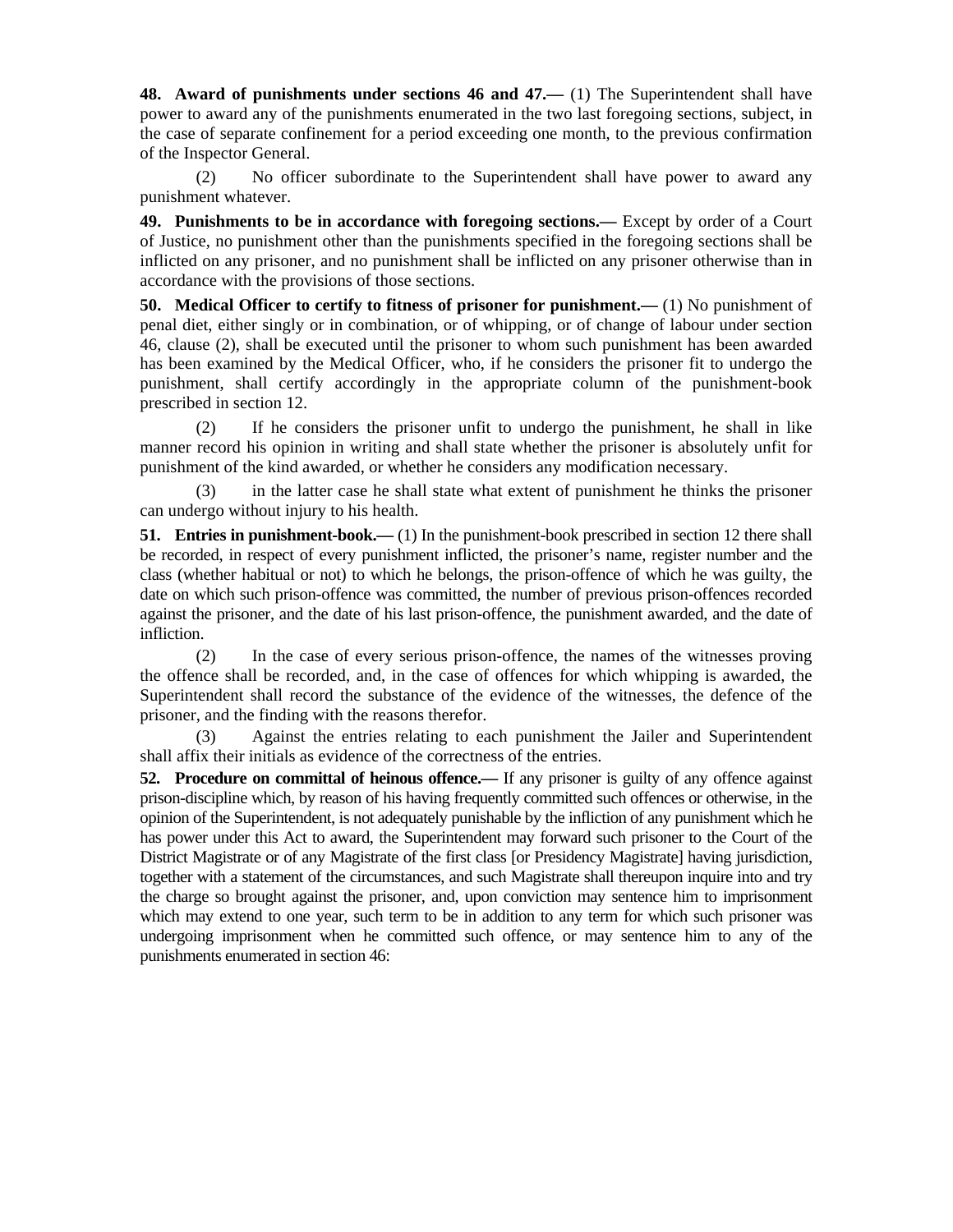[Provided that any such case may be transferred for inquiry and trial by the District Magistrate to any Magistrate of the first class and by a Chief Presidency Magistrate to any other Presidency Magistrate : and]

Provided also that no person shall be punished twice for the same offence.

**53. Whipping.**—— (1) No punishment of whipping shall be inflicted in installments, or except in the presence of the Superintendent and Medical Officer or Medical Subordinate.

 (2) Whipping shall be inflicted with a light ratan not less than half an inch in diameter on the buttocks, and in case of prisoners under the age of sixteen it shall be inflicted, in the way of school discipline, with a lighter ratan.

**54. Offences by prison subordinates.—** (1) Every Jailer or officer of a prison subordinate to him who shall be guilty of any violation of duty or wilful breach or neglect of any rule or regulation or lawful order made by competent authority or who shall withdraw from the duties of his office without permission, or without having given previous notice in writing of his intention for the period of two months, or who shall wilfully overstay any leave granted to him, or who shall engage without authority in any employment other than his prison-duty, or who shall be guilty of cowardice, shall be liable, on conviction before a Magistrate, to fine not exceeding two hundred rupees, or to imprisonment for a period not exceeding three months, or to both.

(2) No person shall under this section be punished twice for the same offence.

# **CHAPTER XII**

# **MISCELLANEOUS**

**55. Extramural custody, control and employment of prisoners.—** A prisoner, when being taken to or from any prison in which he may be lawfully confined, or whenever he is working outside or is otherwise beyond the limits of any such prison in or under the lawful custody or control of a prison-officer belonging to such prison, shall be deemed to be in prison shall be subject to all the same incidents as if he were actually in prison.

**56. Confinement in irons.—** Whenever the Superintendent considers it necessary (with reference either to the state of the prison or the character of the prisoners) for the safe custody of any prisoners that they should be confined in irons, he may, subject to such rules and instructions as may be laid down by the Inspector General with the sanction of the State Government, so confine them.

**57. Confinement of prisoner under sentence of transportation in irons.—** (1) Prisoners under sentence of transportation may, subject to any rules made under section [59], be confined in fetters for the first three months after admission to prison.

 (2) Should the Superintendent consider it necessary, either for the safe custody of the prisoner himself or for any other reason, that fetters should be retained on any such prisoner for more than three months, he shall apply to the Inspector General for sanction to their retention for the period for which he considers their retention necessary, and the Inspector General may sanction such retention accordingly.

**58.** Prisoners not to be ironed by Jailer except under necessity.— No prisoner shall be put in irons or under mechanical restraint by the Jailer of his own authority, except in case of urgent necessity, in which case notice thereof shall be forthwith given to the superintendent.

**59. Power to make rules.—**[The State Government may] make rules consistent with this Act—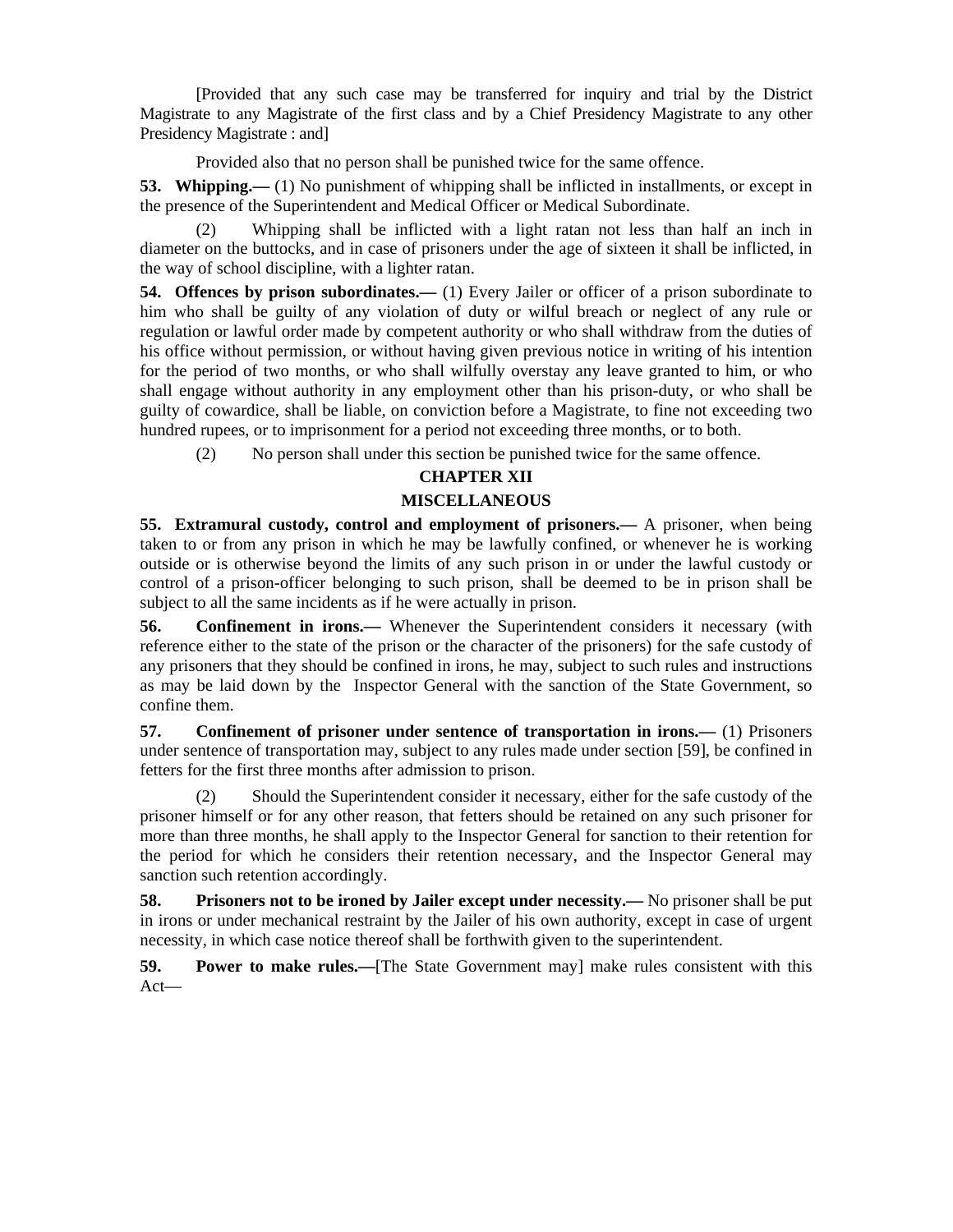- (1) defining the act which shall constitute prison-offences;
- (2) determining the classification of prison-offences into serious and minor offences;
- (3) fixing the punishments admissible under this Act which shall be awardable for commission of prison-offences or classes thereof;
- (4) declaring the circumstances in which acts constituting both a prison-offence and an offence under the Indian Penal Code (Act 45 of 1860)may or may not be dealt with as a prison-offence;
- (5) for the award of marks and the shortening of sentences;
- (6) regulating the use of arms against any prisoner or body of prisoners in the case of an outbreak or attempt to escape;
- (7) defining the circumstances and regulating the conditions under which prisoners in danger of death may be released;
- [(8) for the classification of prisons, and description and construction of wards, cells and other places of detention;
- (9) for the regulation by numbers, length or character of sentences, or otherwise, of the prisoners to be confined in each class of prisons];
- (10) for the government of prisons and for the appointment of all officers appointed under this Act;
- (11) as to the food, bedding and clothing of criminal prisoners and of civil prisoners maintained otherwise than at their own cost;
- (12) for the employment, instruction and control of convicts within or without prisons;
- (13) for defining articles the introduction or removal of which into or out of prisons without due authority is prohibited;
- (14) for classifying and prescribing the forms of labour and regulating the periods of rest from labour;
- (15) for regulating the disposal of the proceeds of the employment of prisoners;
- (16) for regulating the confinement in fetters of prisoners sentenced to transportation;
- (17) for the classification and the separation of prisoners;
- (18) for regulating the confinement of convicted criminal prisoners under section 28;
- (19) for the preparation and maintenance of history-tickets;
- (20) for the selection and appointment of prisoners as officers of prisons;
- (21) for rewards for good conduct;
- (22) for regulating the transfer of prisoners whose term of transportation or imprisonment is about to expire; subject, however, to the consent of the State Government of any other State to which a prisoner is to be transferred;
- (23) for the treatment, transfer and disposal of criminal lunatics or recovered criminal lunatics confined in prisons;
- (24) for regulating the transmission of appeals and petitions from prisoners and their communications with their friends;
- (25) for the appointment and guidance of visitors of prisons;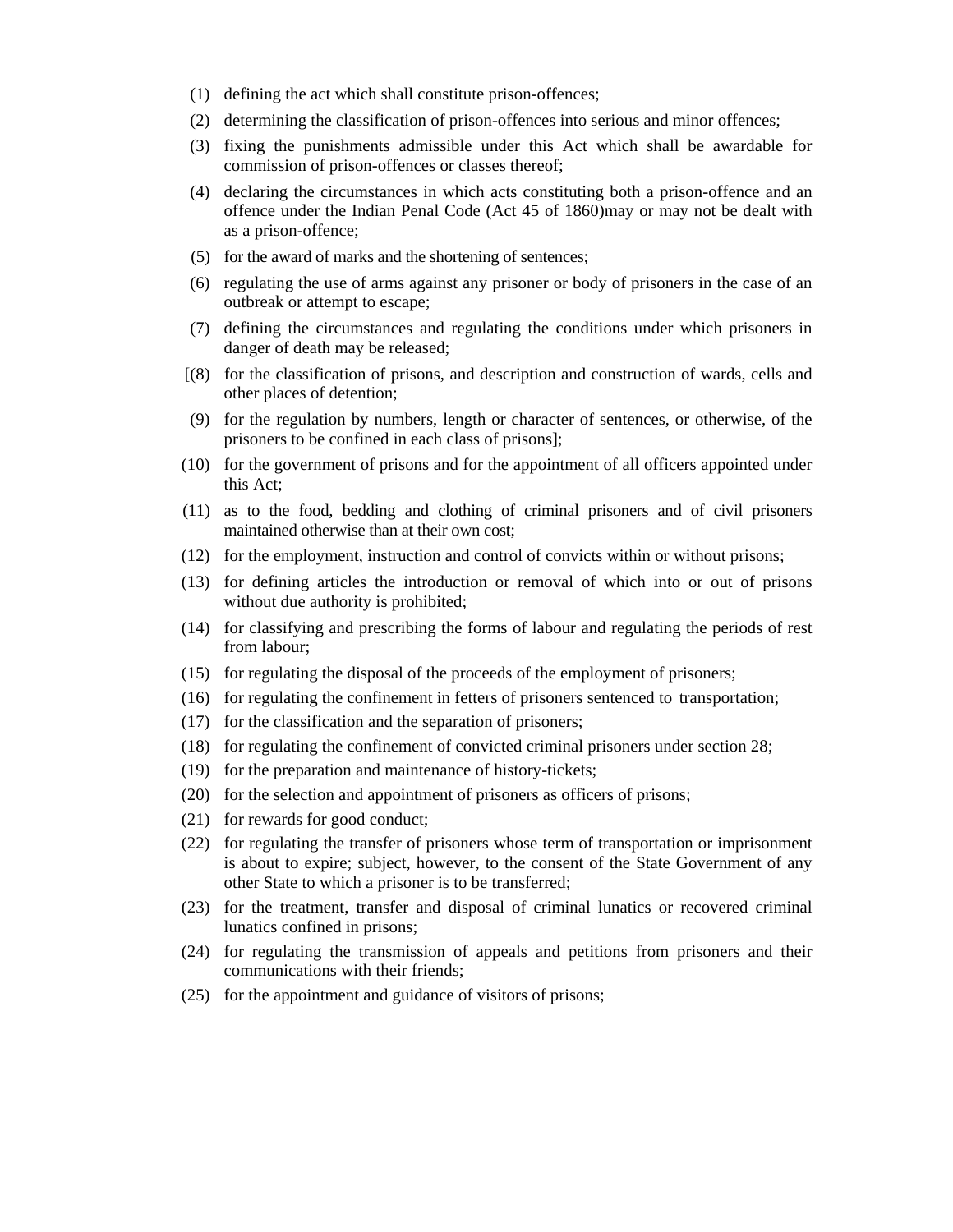- (26) for extending any or all of the provisions of this Act and of the rules thereunder to subsidiary jails or special places of confinement appointed under section 541 of the Code of Criminal Procedure, 1882 (10 of 1882), and to the officers employed, and the prisoners confined, therein;
- (27) in regard to the admission, custody, employment, dieting, treatment and release of prisoners; and
- (28) generally for carrying into effect the purposes of this Act.

**60.** [*Power of Local Government to make rules*] Omitted by the Government of India (Adaptation of Indian Laws) Order, 1937.

**61. Exhibition of copies of rules.—** Copies of rules, under [section 59] so far as they affect the government of prisons, shall be exhibited, both in English and in the Vernacular, in some place to which all persons employed within a prison have access.

**62. Exercise of powers of Superintendent and Medical Officer.—** All or any of the powers and duties conferred and imposed by this Act on a Superintendent or Medical Officer may in his absence be exercised and performed by such other officer as the State Government may appoint in this behalf either by name or by his official designation.

THE SCHEDULE-[ENACTMENTS REPEALED]. *Repealed by the Repealing Act,* 1938 (*I of*  1938), *section* 2 *and Schedule.*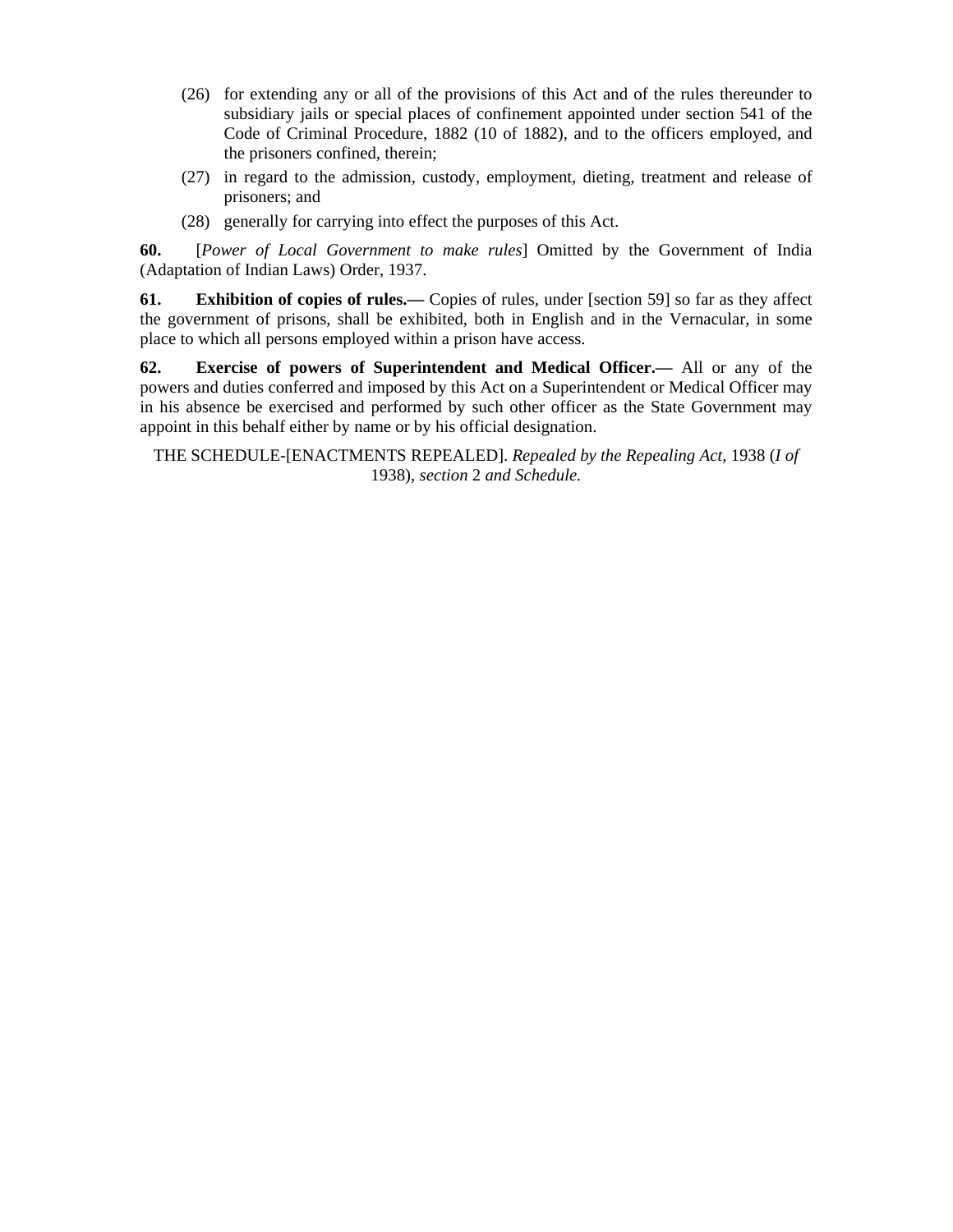# **THE IDENTIFICATION OF PRISONERS ACT, 1920 (ACT XXXIII of 1920)**

# **[9th September 1920]**

*An Act to authorize the taking of measurements and photographs of convicts and others*

Whereas it is expedient to authorise the taking of measurements and photographs of convicts and others; it is hereby enacted as follows:

**1. Short title and extent. —** (1) This Act may be called the Identification of Prisoners Act, 1920; and

 $(2)$  It extends to the whole of India except  $^{2}$ [the territories which, immediately before the 1st November, 1956, were comprised in Part B States].

1. Substituted for the former sub-section (2), by A.O., 1950

2. Substituted for " Part B States" by 3 A.O., 1956

**2. Definitions. —** In this Act, unless there is anything repugnant in the subject or context, —

(a) "*measurements*"include finger-impressions and foot-point impressions;

(b) "P*olice Officer*" means an officer in charge of a police station, a police officer making an investigation under Chapter XIV of the Code of Criminal Procedure, 1898, or any other police officer not below the rank of Sub-Inspector; and

(c) "*prescribed*" means prescribed by rules made under this Act.

**3. Taking of measurements, etc., of convicted persons. —** Every person who has been, —

(a) convicted of any offence punishable with rigorous imprisonment for a term of one year or upwards, or of any offence which would render him liable to enhanced punishment on a subsequent conviction, or

(b) ordered to give security for his good behaviour under Section 118 of the Code of Criminal Procedure, 1898,

 shall, if so required, allow his measurements and photograph to be taken by a Police Officer in the prescribed manner.

**4. Taking of measurement, etc., of non-convicted persons. —** Any person who has been arrested in connection with an offence punishable with rigorous imprisonment for a term of one year or upwards shall, if so required by a police officer, allow his measurements to be taken in the prescribed manner.

**5. Power of Magistrate to order a person to be measured or photographed. —** If a Magistrate is satisfied that, for the purposes of any investigation or proceeding under the Code of Criminal Procedure, 1898, it is expedient to direct any person to allow his measurements or photograph to be taken, he may make an order to the effect, and in that case the person to whom the order relates shall be produced or shall attend at the time and place specified in the order and shall allow his measurements or photograph to be taken, as the case may be, by a police officer: